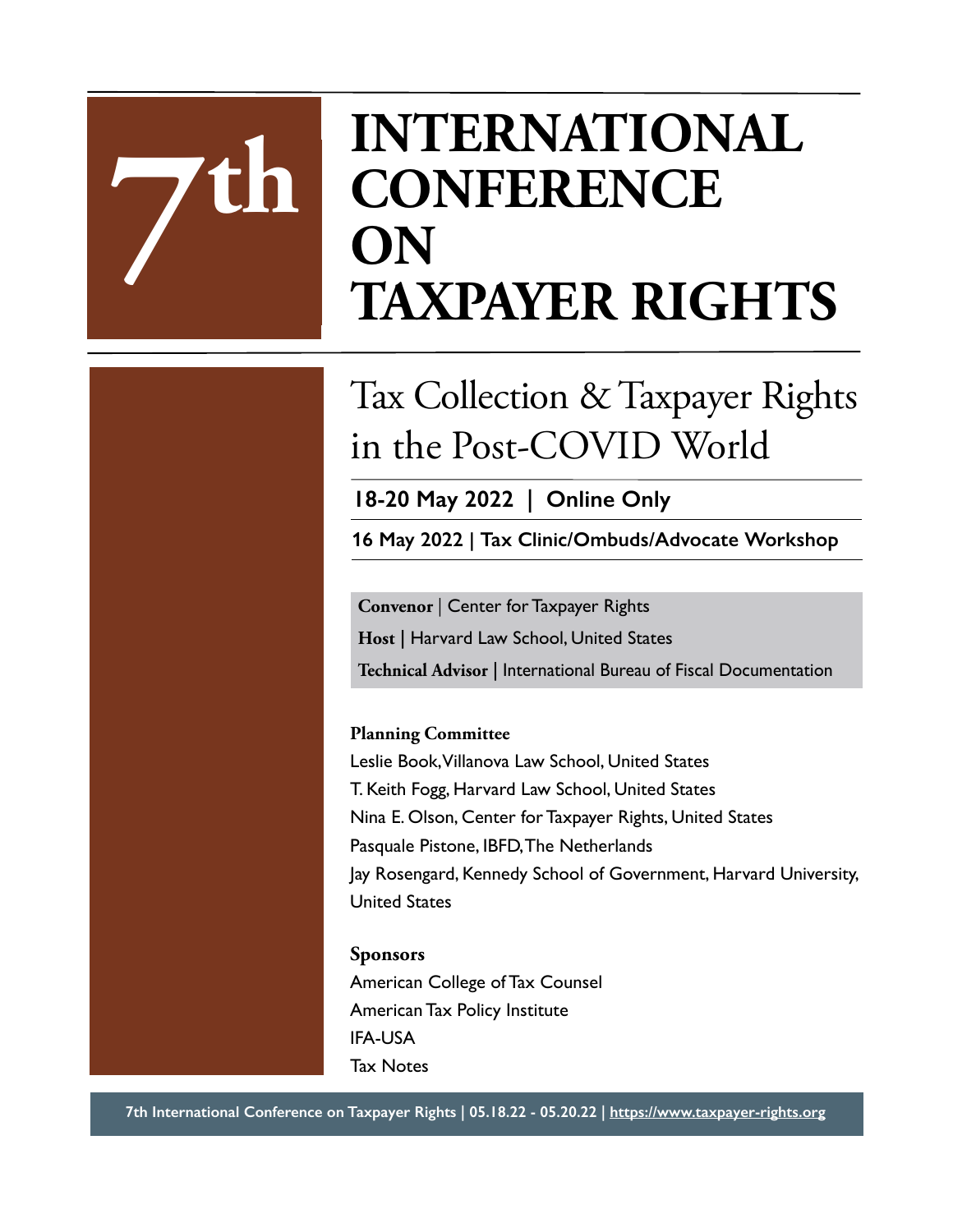#### The laws governing the collection of tax and the collection practices of tax agencies are an understudied area of tax scholarship, and yet for many taxpayers, the actual collection of tax is where taxation becomes tangible. **Introduction**

While an audit may result in a tax liability, it is still theoretical until the tax bill actually arrives and payment is expected (or extracted). And while tax policy attempts to take into account taxpayers' ability to pay in the form of living allowances and household or child exemptions or credits, individual financial circumstances are often not addressed by either policy or administrative procedures. Requirements such as pay first, resolve later can seriously impair taxpayers' access to administrative and judicial review of agency determinations.

The COVID-19 pandemic has brought to the forefront the challenge of balancing the state's collective need for tax revenue to fulfill its responsibility to provide for its citizens with the need to recognize the "slings and arrows of outrageous fortune" that might affect an individual's ability to contribute to that collective need. This balancing also applies to business entities where the added factor of competitive advantage or disadvantage comes into play. A further challenge is addressing the imbalance between tax collection from taxpayers who have limited assets or income that nevertheless are easy to identify and levy, and taxpayers who have significant assets and the means to hide those assets or put them beyond the reach of tax authorities.

How agencies can address these challenges while respecting taxpayer rights is the theme of the 7th International Conference on Taxpayer Rights*.* We will explore various aspects of tax collection, including the state's authority to collect, the statutory periods of limitation for collection, the exemption of income and assets from collection, the availability of alternatives to full payment of tax, the use of amnesties, settlements, and bankruptcy, and the availability of judicial review of agency collection actions. The tools available for international collection, the use of artificial intelligence and data mining to identify both those who are at risk of not affording basic living expenses and those who have the ability to pay will be explored. Finally, we will discuss the impact of enforced collection actions and other approaches to collection on taxpayers' willingness to pay and on tax morale. The framework for these analyses will be the application of taxpayer and human rights principles to the collection of tax.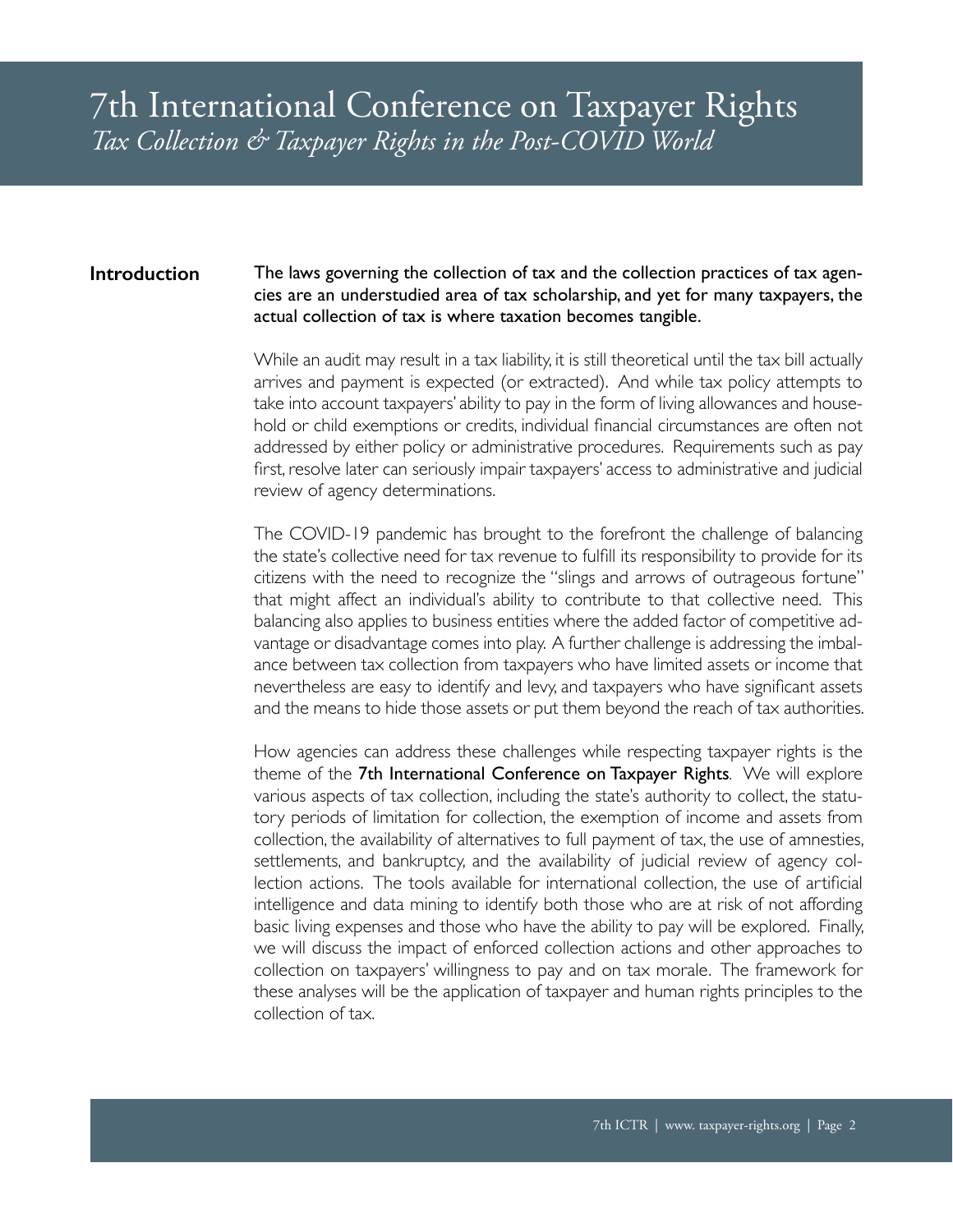#### **Monday, 16 May 2022 (all times in Eastern Daylight Time)**

**10:00 am to Noon Workshop:** *The Role of Tax Clinics and Taxpayer Ombuds/Advocates in Protecting Taxpayer Rights in Collection Matters.* For many taxpayers, tax disputes become concrete when the government uses its awesome power to collect a tax liability. In this workshop, taxpayer ombuds and advocates from several different countries will share their assessments of and recommendations for tax agencies' protection of taxpayer rights in tax collection. Tax clinicians will discuss their experiences representing taxpayers, especially low income and small business taxpayers, in collection matters before tax agencies and in the courts.

#### **Wednesday, 18 May 2022 (EDT)**

#### **10:00 to 10:15 am Welcome & Introductory Remarks**

**10:15 to 11:45 am Panel I.** *A Taxpayer Rights/Human Rights Framework for Tax Collection Practices.*This panel will explore a rights-based analysis of how tax agencies should approach tax collection from a taxpayer rights perspective, including considering the taxpayer's ability to pay, the statutory periods of limitation for collecting a tax, the requirement of paying first before dispute resolution, the availability of judicial review of agency collection actions, and the availability of damages for agency overreach. We will also discuss the use of naming and shaming as a collection tool.

> Moderator: LuÍs Eduardo Schoueri, University of São Paulo Law School; Lacaz Martins, Pereira Neto, Gurevich & Schoueri Advogados, Brazil

#### Panelists:

Leslie Book, Villanova Law School, United States José Andrés Rozas, University of Barcelona, Spain Edson Uribe, Galicia Abogados, Mexico

#### **11:45 am to 12:00 pm Break**

**12:00 to 1:30 pm Panel 2:** *Collection Alternatives: Three Case Studies.* By presenting case studies of different countries' approaches, this panel examines the tax agency's discretionary powers to collect tax and identifies alternatives to enforced collection that address a taxpayer's ability to pay, including installment agreements (how to compute ability to pay), settlement offers/amnesties (individual vs. general), and other approaches to debt forgiveness, including bankruptcy. The priority of tax debt vis a vis other debt will be covered, as well as safeguards to minimize the risk of corruption when an agency exercises debt forgiveness or settlement authority.

> Moderator: Chris Rizek, Caplin & Drysdale Ltd., United States Panelists: Anke Feenstra, Hertoghs Advocaten, The Netherlands

Carika Fritz, School of Law, University of Witwatersrand, South Africa Eleonor Kristoffersson, School of Law, Psychology, & Social Work, Örebro University, Sweden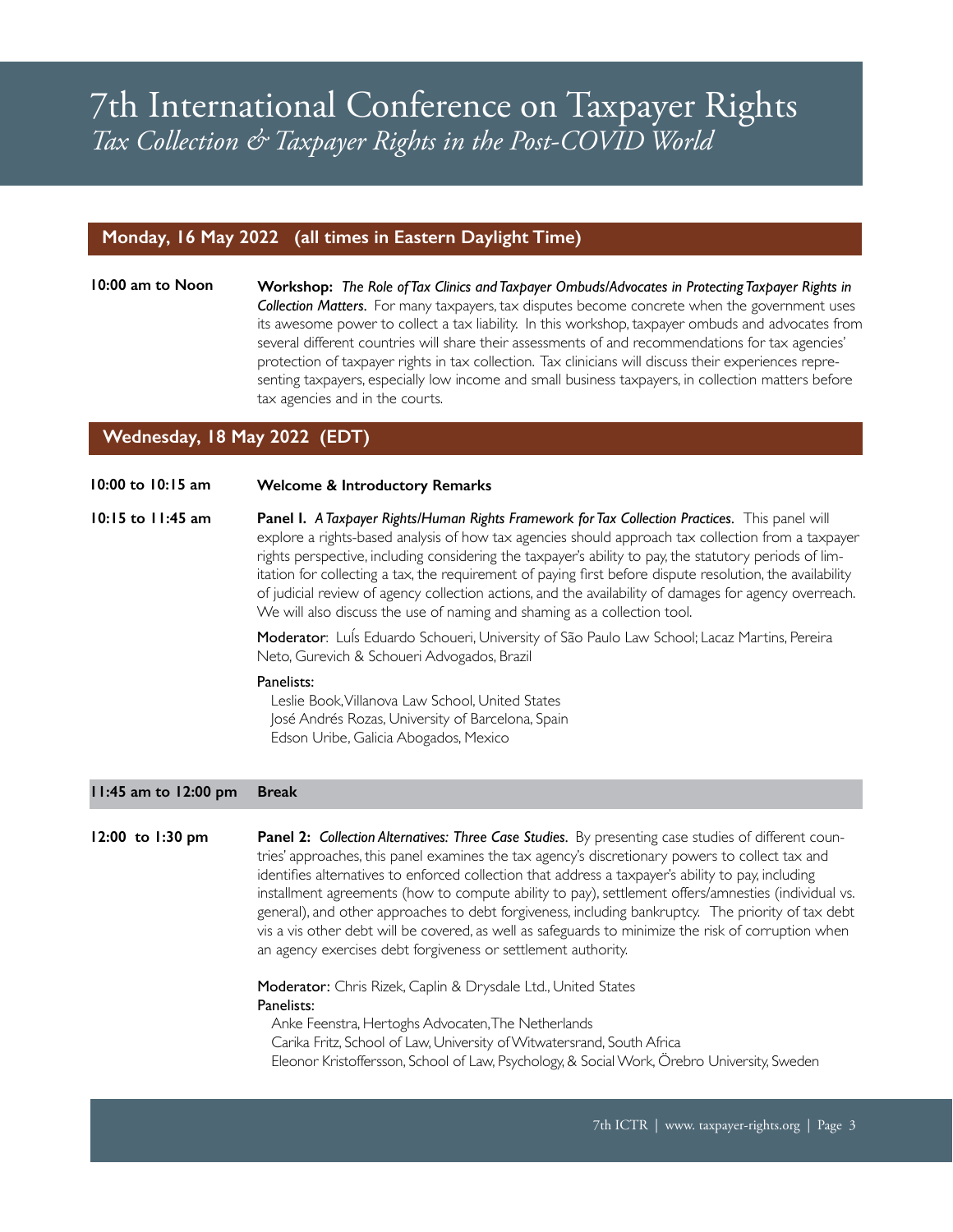#### **Thursday, 19 May 2022**

| 10:00 to 11:30 am    | Panel 3: State, Local, and International Collection of Tax. This panel will examine the European and<br>US experience with conflicts of law and procedures between different states and localities with<br>respect to the collection of tax. Information-sharing and the authority and ability of countries to<br>reach assets in another country will be discussed, as well as the availability of inter-governmental<br>dispute resolution in the collection arena.<br>Moderator: Joshua Odintz, Holland & Knight, United States<br>Panelists:<br>Caroline D. Ciraolo, Kostelanetz & Fink, LLP, United States<br>Katerina Perrou, Post-Doctoral Researcher and Lecturer in Tax Law, National and Kapodistrian<br>University of Athens; Legal Counsel to the Governor of the IAPR, Greece |
|----------------------|--------------------------------------------------------------------------------------------------------------------------------------------------------------------------------------------------------------------------------------------------------------------------------------------------------------------------------------------------------------------------------------------------------------------------------------------------------------------------------------------------------------------------------------------------------------------------------------------------------------------------------------------------------------------------------------------------------------------------------------------------------------------------------------------|
|                      | Luk Vandenberghe, Head of Sector Tax Enforcement and Mutual Assistance, European Commis-<br>sion, Taxation & Customs Union Directorate General, Belgium                                                                                                                                                                                                                                                                                                                                                                                                                                                                                                                                                                                                                                    |
| 11:30 am to 12:00 pm | <b>IBFD Observatory on Taxpayer Rights</b>                                                                                                                                                                                                                                                                                                                                                                                                                                                                                                                                                                                                                                                                                                                                                 |
|                      | Panelists:<br>Philip Baker, Q.C., Field Court Tax Chambers; Visiting Professor, Oxford University,<br>United Kingdom<br>Pasquale Pistone, International Bureau of Fiscal Documentation, The Netherlands<br>Katerina Perrou, Post-Doctoral Researcher and Lecturer in Tax Law, National and Kapodistrian<br>University of Athens; Legal Counsel to the Governor of the IAPR, Greece                                                                                                                                                                                                                                                                                                                                                                                                         |
| 12:00 to 12:15 pm    | <b>Break</b>                                                                                                                                                                                                                                                                                                                                                                                                                                                                                                                                                                                                                                                                                                                                                                               |
| 12:15 to 1:45 pm     | Panel 4: Business Hardship. With the increased risk of systemic bankruptcies due to the COVID<br>economy, how do tax agencies address business hardship, and how does their approach compare<br>to how bankruptcy courts address this issue?  Does recognizing business hardship provide a<br>competitive advantage to the affected businesses, and if so, how can that advantage be minimized?<br>When can the tax agency pierce the corporate veil and reach "responsible person"?                                                                                                                                                                                                                                                                                                       |
|                      | Moderator: François Boileau, Taxpayers' Ombudsperson, Canada                                                                                                                                                                                                                                                                                                                                                                                                                                                                                                                                                                                                                                                                                                                               |
|                      | Panelists:<br>T. Keith Fogg, Harvard Law School Low Income Taxpayer Clinic, United States<br>Joachim Englisch, Muenster University, Germany<br>Michael Walpole, School of Accounting, Audit & Tax, University of New South Wales, Australia                                                                                                                                                                                                                                                                                                                                                                                                                                                                                                                                                |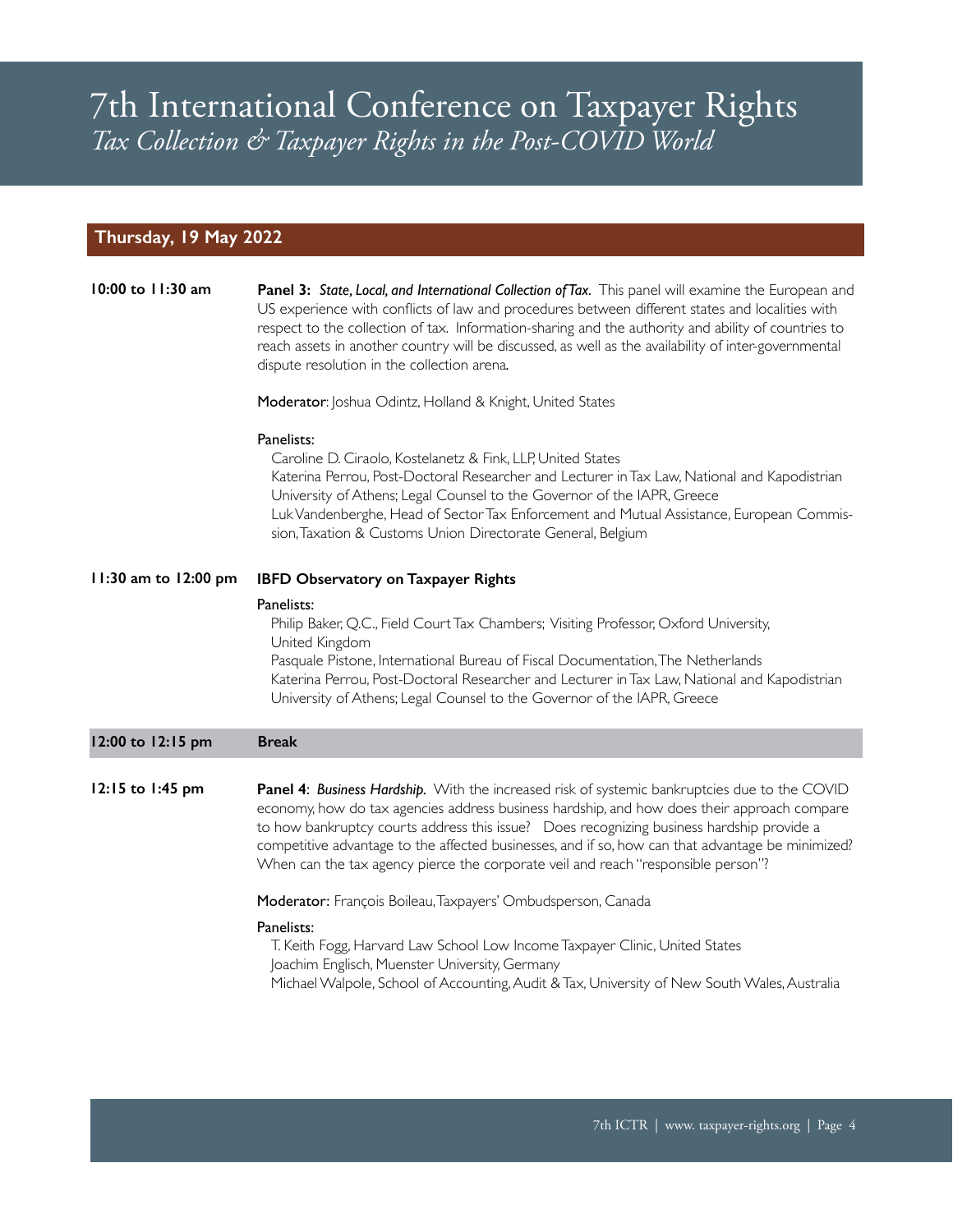#### **Friday, 20 May 2022**

| 10:00 to 11:30 am    | Panel 5: Efficiency, Digitalization, and Taxpayer Rights in the Collection of Tax. This panel explores<br>whether there must always be a trade-off between efficiency and taxpayer rights. For example,<br>efficiency and taxpayer rights coalesce with the payment of refunds or rebates where taxes are<br>overpaid. The panel also will discuss the taxpayer morale and long term compliance consequences<br>of aggressive or enforced collection actions, including the effect of amnesties on taxpayer compli-<br>ance. The relationship of the taxpayer to the tax agency, especially in light of digitalization, will also<br>be examined.<br>Moderator: Anders Hjorth Agerskov, Senior Public Sector Specialist, World Bank, United States<br>Panelists:<br>James Alm, Tulane University, United States |
|----------------------|-----------------------------------------------------------------------------------------------------------------------------------------------------------------------------------------------------------------------------------------------------------------------------------------------------------------------------------------------------------------------------------------------------------------------------------------------------------------------------------------------------------------------------------------------------------------------------------------------------------------------------------------------------------------------------------------------------------------------------------------------------------------------------------------------------------------|
|                      | Miranda Sheild Johansson, Senior Research Fellow, Department of Anthropology, University College<br>London, United Kingdom<br>Jay Rosengard, Kennedy School of Government, Harvard University, United States                                                                                                                                                                                                                                                                                                                                                                                                                                                                                                                                                                                                    |
| 11:30 am to 12:00 pm | <b>Current Developments in Case Law</b><br>Panelists:<br>Amy Feinberg, Latham & Watkins, United States<br>Katerina Perrou, Post-Doctoral Researcher and Lecturer in Tax Law, National and Kapodistrian<br>University of Athens; Legal Counsel to the Governor of the IAPR, Greece                                                                                                                                                                                                                                                                                                                                                                                                                                                                                                                               |
| 12:00 to 12:15pm     | <b>Break</b>                                                                                                                                                                                                                                                                                                                                                                                                                                                                                                                                                                                                                                                                                                                                                                                                    |
| 12:15 to 1:45 pm     | Panel 6: Intermediaries and Tax Collection. This panel examines the consequences of tax agencies<br>increasingly turning to third parties or non-tax entities to collect tax. The denial of passports or<br>professional licenses can prompt tax payments. Through PAYE and other withholding systems,<br>employers collect individual income taxes; financial institutions also act as intermediaries, especially<br>in the international context. On the other hand, the bounty system and use of private debt collec-<br>tors raises the specter of corruption, or at least a de-prioritizing of taxpayer rights.                                                                                                                                                                                            |
|                      | Moderator: Alice Abreu, Temple University Law School, United States                                                                                                                                                                                                                                                                                                                                                                                                                                                                                                                                                                                                                                                                                                                                             |
|                      | Panelists:<br>Christian Bauer, Vienna University of Economics & Business, Austria<br>Brandi Caruso, Deloitte AG, Switzerland<br>Nina E. Olson, Center for Taxpayer Rights, United States                                                                                                                                                                                                                                                                                                                                                                                                                                                                                                                                                                                                                        |